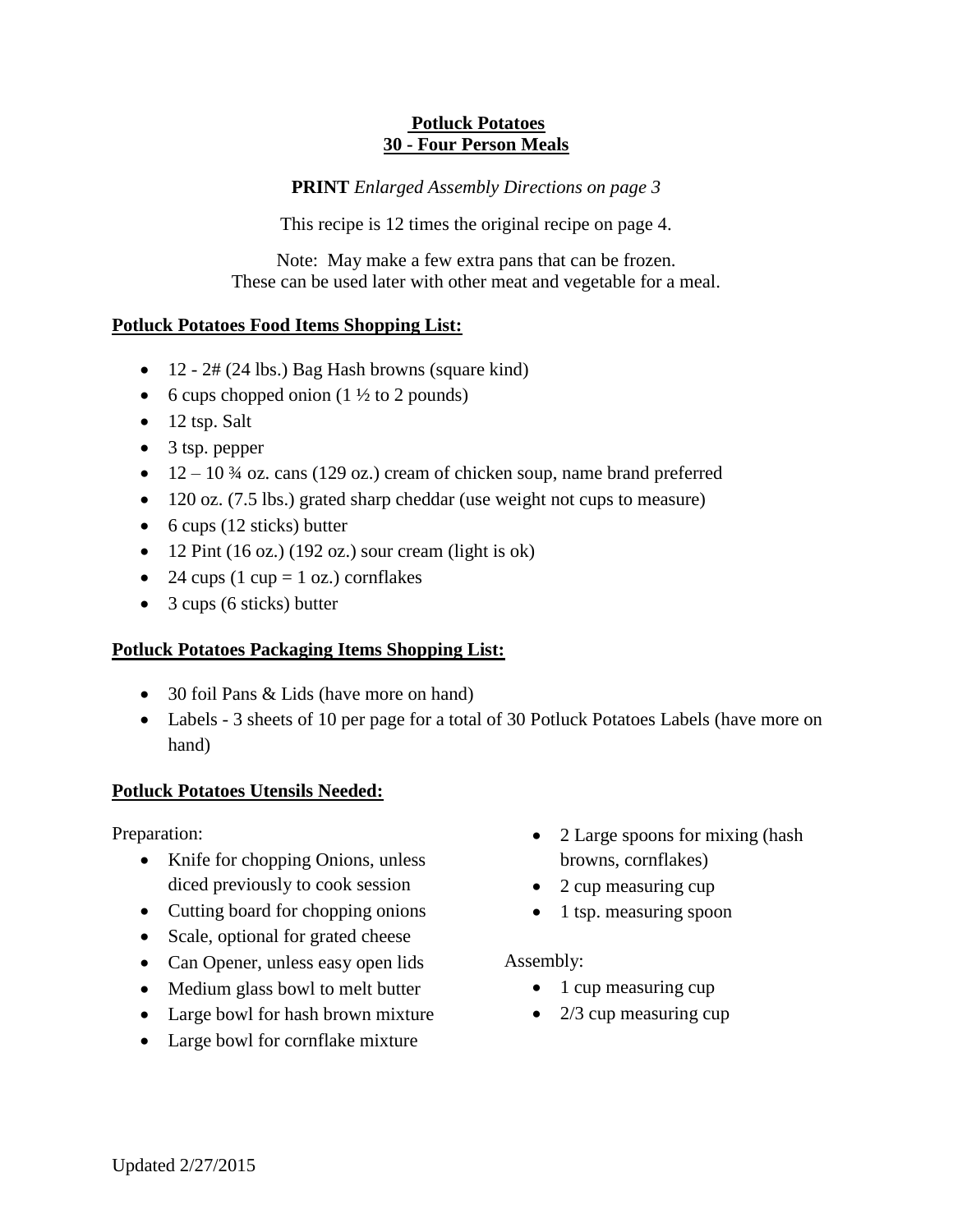#### **Potluck Potatoes Kitchen Prep:**

- 1. Dice Onions.
- 2. Open Cans.
- 3. Melt butter in glass bowl in microwave.
- 4. In a large bowl, mix Hash browns, onions, chicken soup, cheddar cheese, butter (6 c), salt, pepper, sour cream.
- 5. In a large bowl, mix cornflakes with melted butter (3 c).

#### **Potluck Potatoes Assembly:**

- 1. Fill pans with 4 cups hash brown mixture- do not over fill
- 2. Sprinkle 2/3 cup cornflake mixture on top of hash browns
- 3. Add lid making sure edges of pan are clean
- 4. Apply Potluck Potatoes Label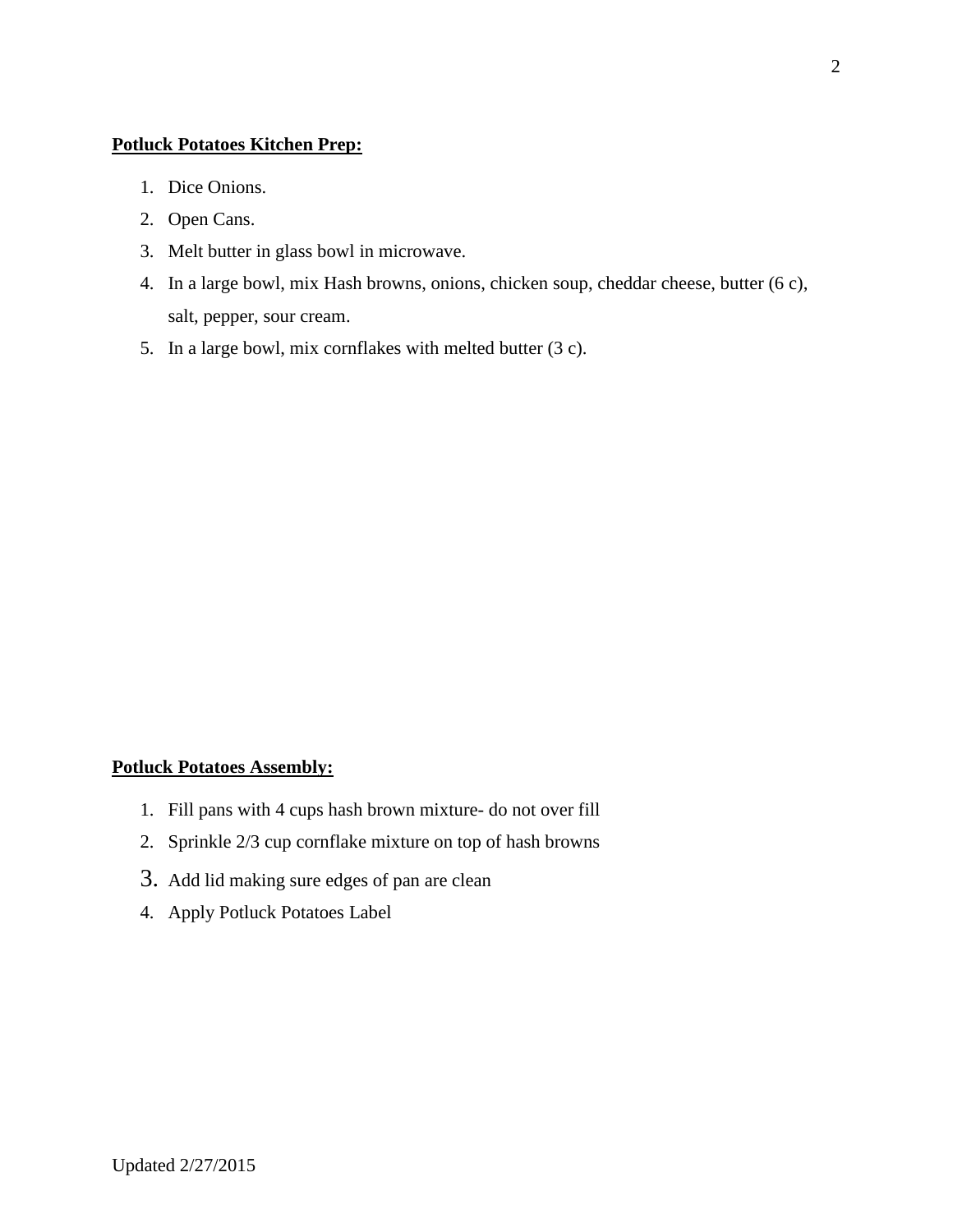# **Potluck Potatoes**

- 1. Fill pans with 4 cups hash brown mixture- do not over fill
- $\times$  - - - - - - -
- 2. Sprinkle 2/3 cup cornflake mixture on top of hash browns
- - - - - - - - - -
- 3. Add lid making sure edges of pan are clean
- - - - - - - - - -
- 4. Apply Potluck Potatoes Label

- - - - - - - - - - - - - - - - - -